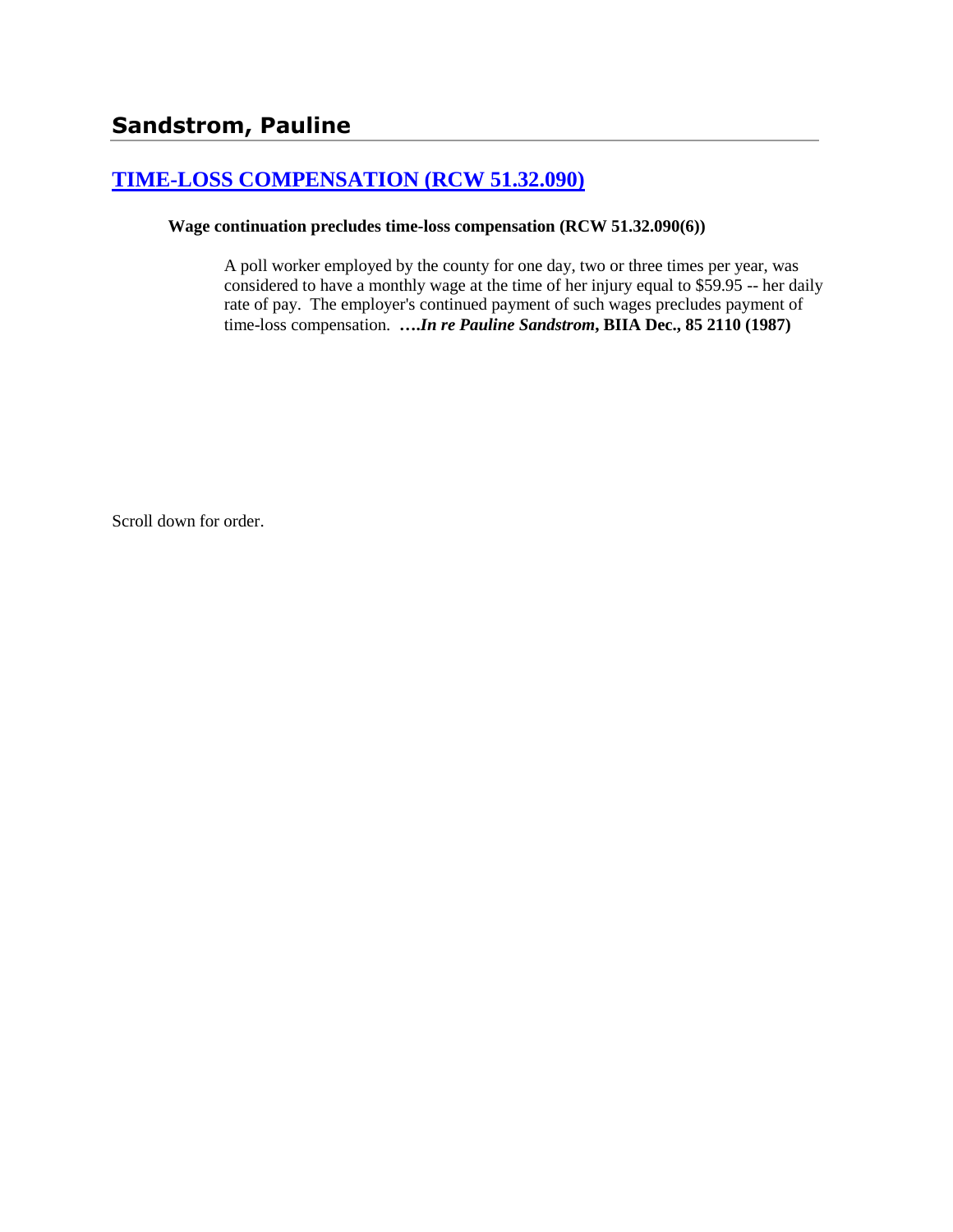#### **BEFORE THE BOARD OF INDUSTRIAL INSURANCE APPEALS**

2 | In Re: PAULINE I. SANDSTROMSTATE OF WASHINGTONOCKET NO. 85 2110

 $3 \left( \frac{1}{2} \right)$  CLAIM NO. S-804275 ) DECISION AND ORDER  $\overline{5}$  )

APPEARANCES:

6<br>7

9 | Claimant, Pauline I. Sandstrom, by Donald C. Cramer 12 Employer, King County, by Perkins Coie, per Michael L. Hall

16 Department of Labor and Industries, by 17 The Attorney General, per 18 | William R. Strange, Assistant

 This is an appeal filed by the claimant on August 6, 1985 from an order of the Department of Labor and Industries dated July 23, 1985 which provided that as the self insured employer had continued to pay the claimant the wages which she was earning at the time of the industrial injury, the claimant was being kept on salary and was not entitled to time loss benefits. The Department order is affirmed.

#### DECISION

27 Pursuant to RCW 51.52.104 and RCW 51.52.106, this matter is before 28 the Board for review and decision on timely Petitions for Review filed by the Department of Labor and Industries and the employer to a Proposed Decision and Order issued on March 26, 1987 in which the order of the Department dated July 23, 1985 was reversed and the claim 32 | remanded to the Department with direction to pay to the claimant time-loss compensation beginning April 1, 1985 in the amount of \$215.00 per month, less the wages paid to the claimant by the self-insured

10/12/87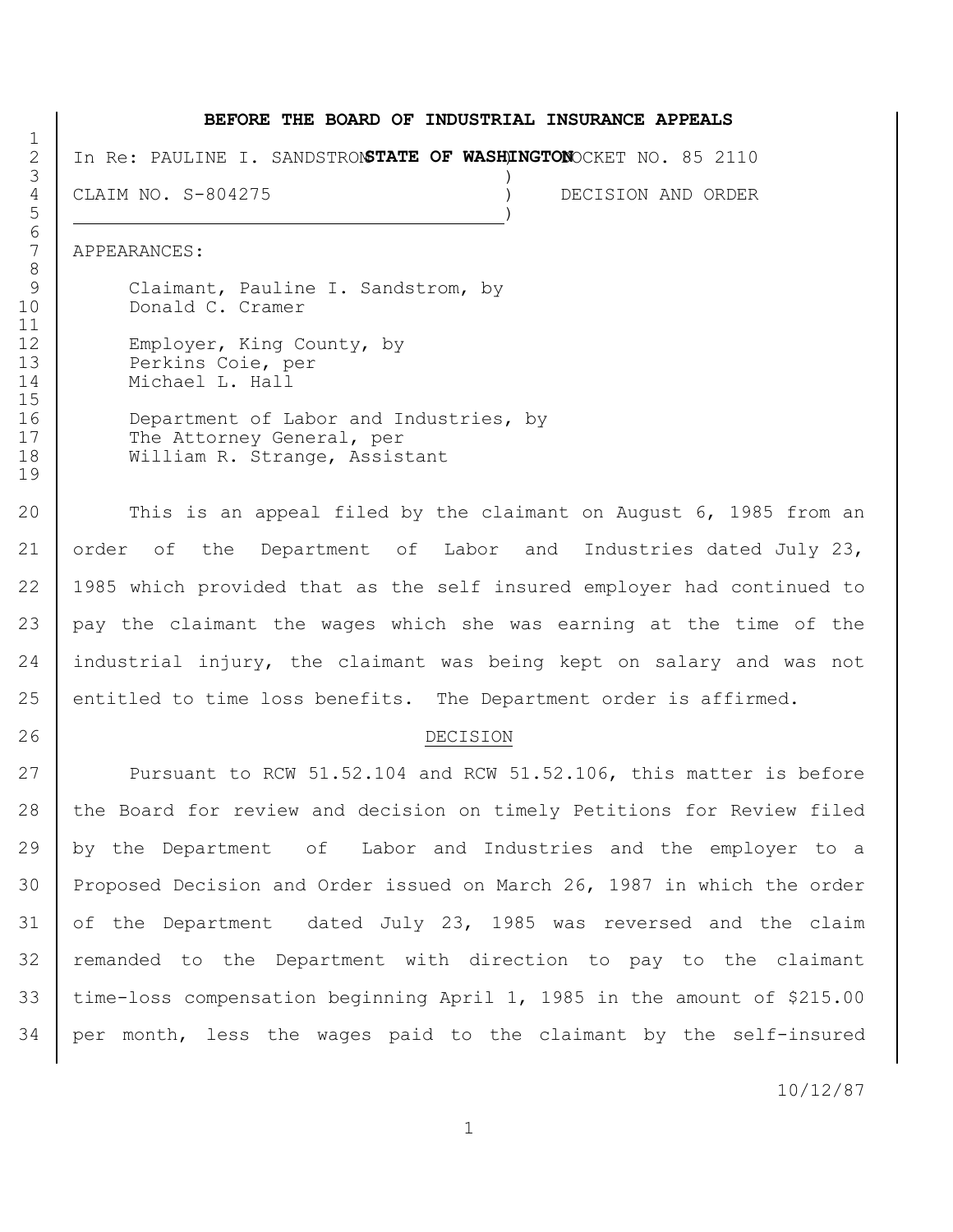employer.

2 The claimant's motion to dismiss the self-insured employer's Petition for Review as untimely is hereby denied. RCW 51.52.104 specifically states that filing a Petition for Review is perfected by mailing. The employer's Petition was both mailed, and received, by the Board before May 1, 1987, the deadline. The civil rules of practice only apply unless otherwise provided in Chapter 51. See RCW 51.52.140.

9 The Board has reviewed the evidentiary rulings in the record of 10 | proceedings and finds that no prejudicial error was committed and said 11 | rulings are hereby affirmed.

 The issue presented by this appeal is whether the Department was correct in denying Ms. Sandstrom time-loss compensation benefits for 14 the reason that the self-insured employer had continued to pay the claimant the wages she was earning at the time of the industrial injury. The claimant contends that \$59.95 does not constitute the 17 | wages which she was earning at the time of her industrial injury, and that she is entitled to the minimum time-loss compensation rate set out in RCW 51.32.060(1).

20 | Ms. Sandstrom is a 79 year old married woman with no dependents. Over the past several years she worked with the King County Elections Division as an election poll worker. In this capacity she worked for 23 one day, two or three times a year, at the primary, general, and special elections. She was paid at the rate of \$3.35 an hour for a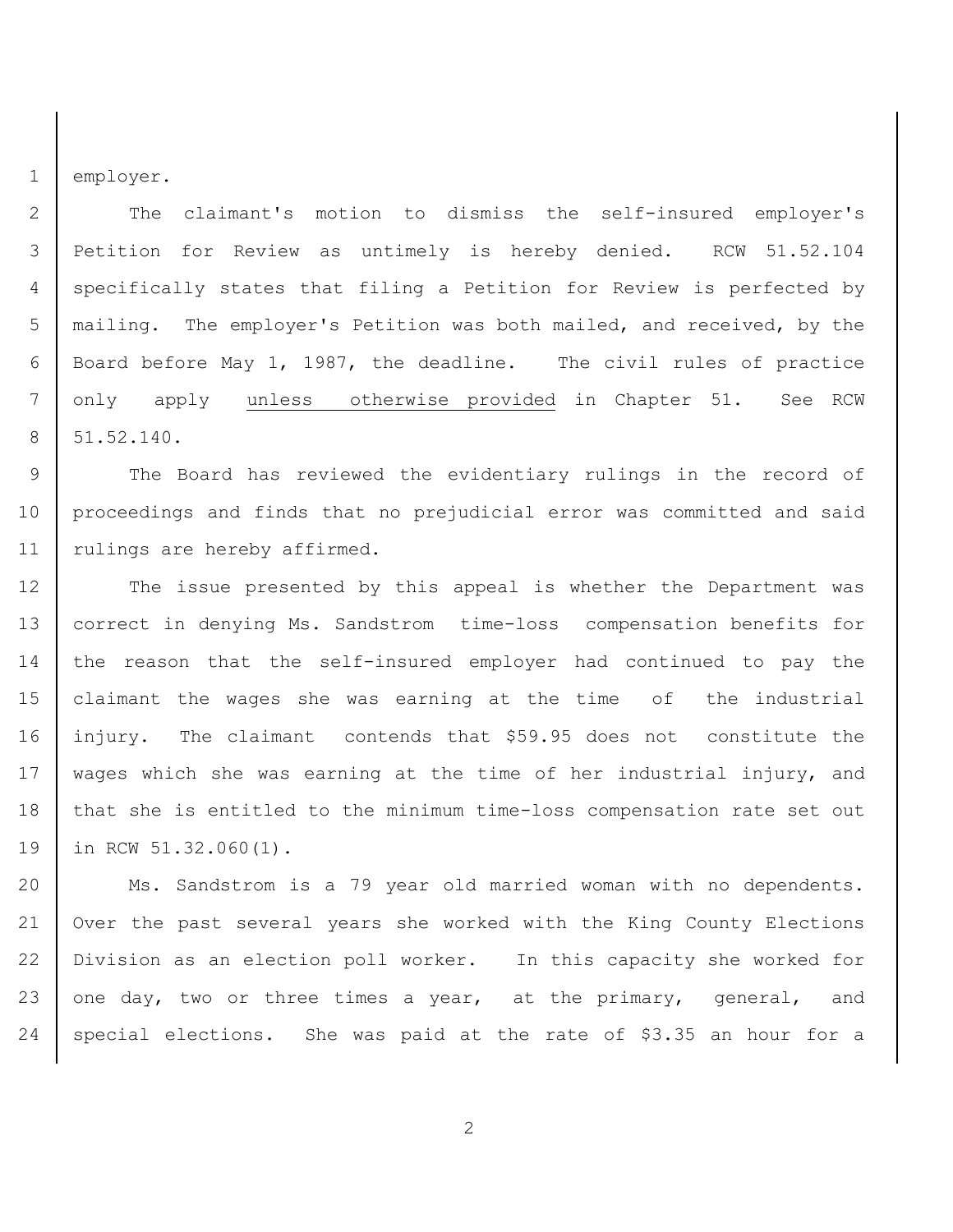fifteen hour day, plus an additional \$9.70 as inspector pay and \$3.00 2 | zone fee, for a total daily rate of \$59.95.

 On September 18, 1984, Ms. Sandstrom, during the course of this election poll work, fell and broke her right hip. The claim was allowed by the Department of Labor and Industries, and the self-insured employer began paying time-loss compensation in the amount of \$215.00 per month through the period of March 31, 1985. At that time, the 8 self-insured employer informed the claimant that she would be kept on 9 | salary in lieu of receiving time-loss compensation. Effective April 1, 1985, King County commenced paying \$48.58 per month which was increased retroactively to \$59.95 per month. On July 23, 1985 the Department 12 entered an order holding that since the self-insured employer had continued to pay the wages which the claimant was earning at the time 14 of injury, she was not entitled to time-loss compensation.

 Ms. Sandstrom contends that the \$59.95 per month does not 16 | constitute the wage Ms. Sandstrom was receiving at the time of her 17 | injury. RCW 51.08.178 sets forth the basis for computing the monthly wages the worker was receiving from all employment at the time of 19 injury. The statute obviously contemplates a worker who is, at the 20 | least, attached to the labor market to the extent of working one day a week. The Industrial Insurance Act was intended to provide compensation as a replacement for lost wages while an injured worker is totally or partially disabled and recovering from the effects of an injury incurred during the course of employment. Although not explicitly set forth in RCW 51.08.178, the monthly wage for Ms. Sandstrom's two to three days a year of work can be logically and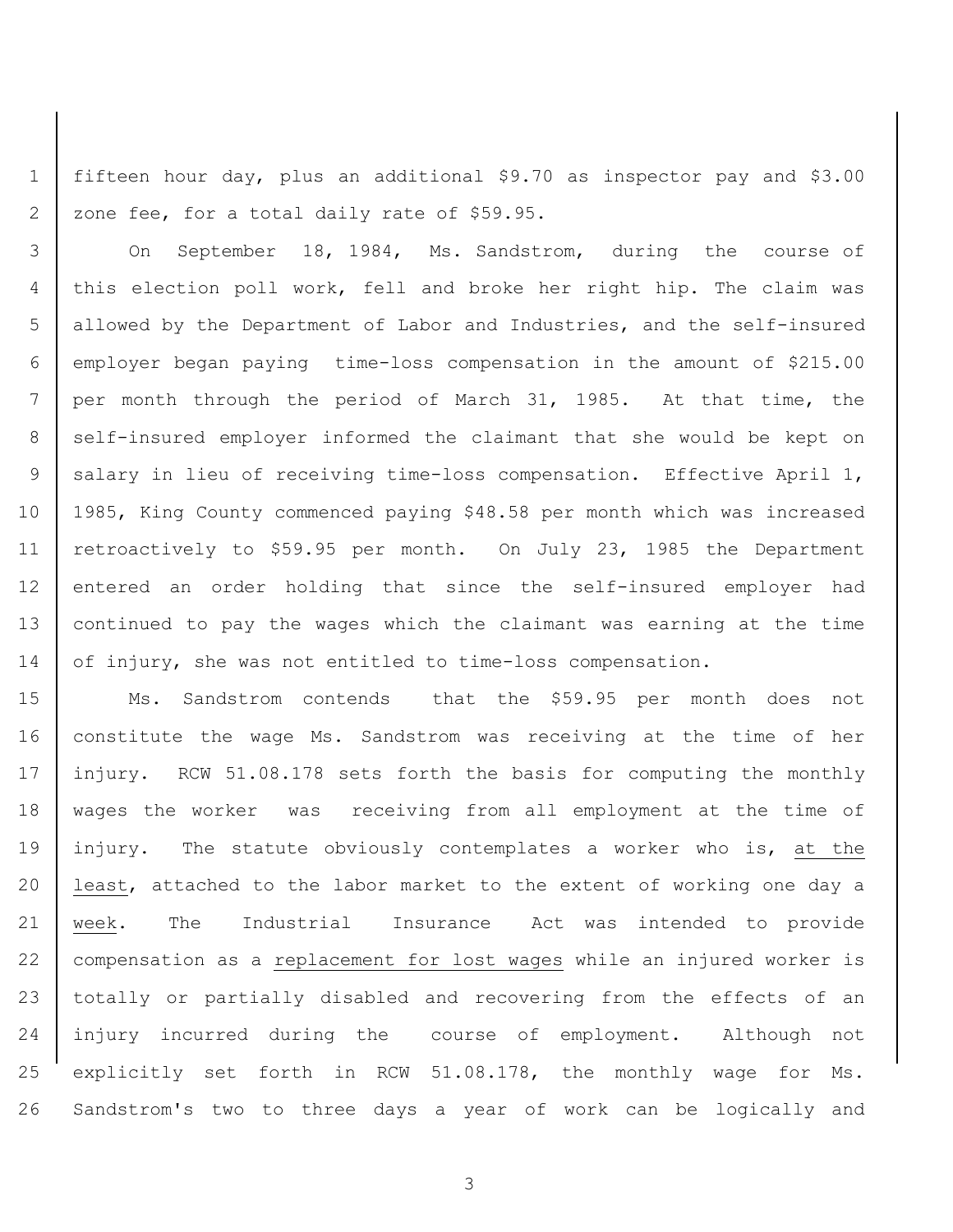reasonably determined to be no more than \$59.95 per month. Ms. Sandstrom was a voluntarily retired woman who made herself available three days a year to participate in civic service as a poll worker. The wage of \$59.95 fairly represents her earnings that she became unable to receive because of the industrial injury.

 Having concluded that the \$59.95 per month represents the wage Ms. Sandstrom was receiving at the time of her injury, the next question is whether the self-insured employer's payment of that wage to the claimant precludes her receipt of time-loss compensation benefits by 10 operation of RCW 51.32.090(6).

RCW 51.32.090 provides in part:

12 (1) When the total disability is only temporary, 13 the schedule of payments contained in subdivisions (1) through (13) of RCW 51.32.060 as amended shall 15 | apply, so long as the total disability continues. 16 .... (6) Should a worker suffer a temporary total disability and should his or her employer at the 18 time of the injury continue to pay him or her the wages which he or she was earning at the time of 20 such injury, such injured worker shall not receive 21 | a payment provided in subsection (1) of this 22 section during the period his or her employer shall 23 so pay such wages. . . . (Emphasis added)

 RCW 51.32.060 sets out the schedule of benefits based on a worker's marital status and number of dependents, and establishing a minimum level of benefits. However this minimum level of temporary total disability benefits is to be provided only when an injured worker satisfies the provisions of RCW 51.32.090. The Legislature created exceptions to the providing of time-loss compensation, one of which is contained in RCW 51.32.090(6). This provision clearly and unequivocally sets out an exception to the receipt of temporary total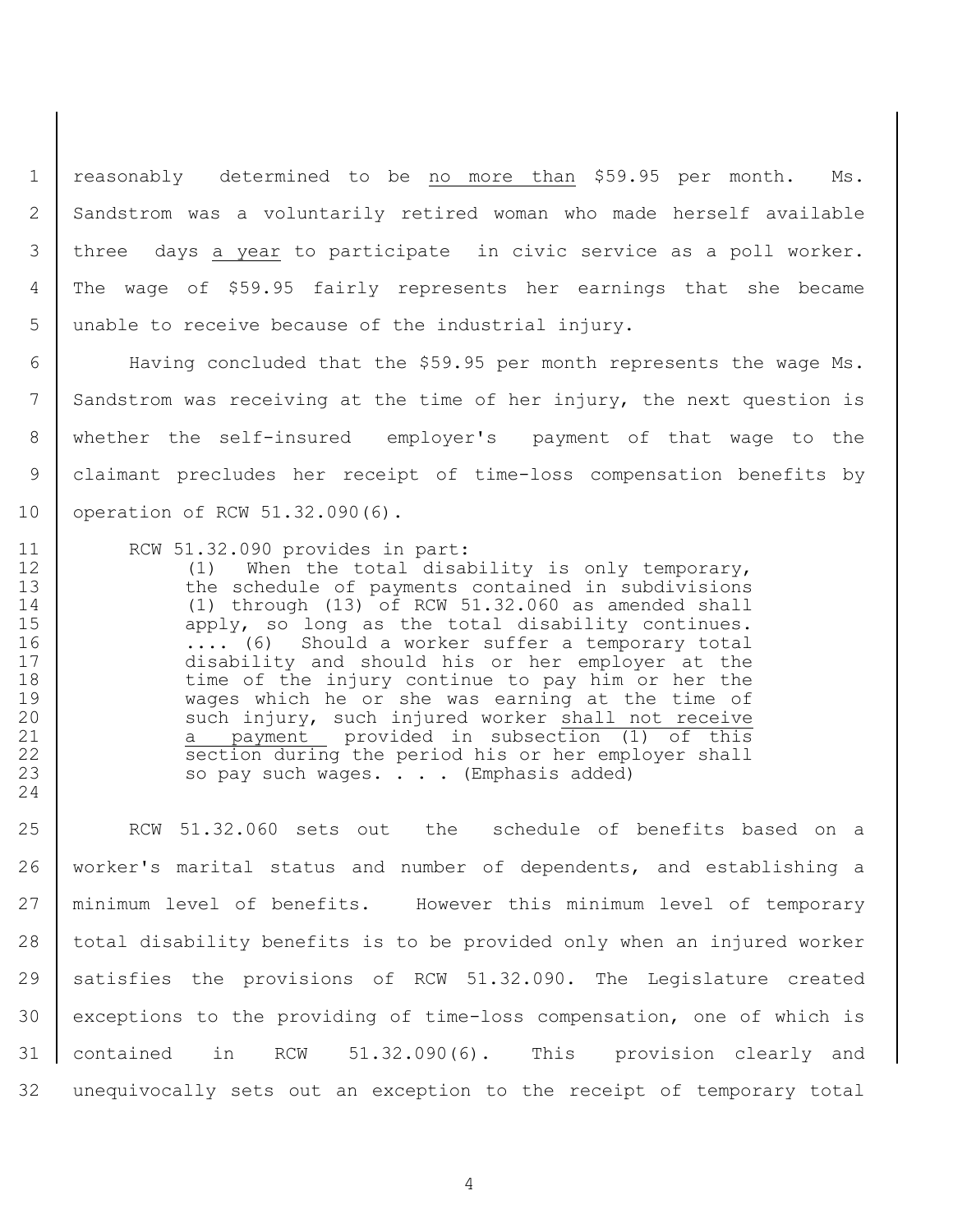disability benefits where the employer at the time of injury continues 2 to pay the worker the wages she was earning at the time of injury. This exception provides a reasonable and rational device to care for a worker injured during a brief and irregular encounter with covered employment such as Ms. Sandstrom's. The Industrial Insurance Act was not designed to pay injured workers an income for not working far in excess of their earning power or the wages earned at the time of 8 injury.

9 The statutory scheme set forth in RCW 51.32.090(1) and (6) clearly 10 makes no mention that it is to operate only to the extent that the 11 wages paid to the worker exceed the minimum levels established by RCW 12 | 51.32.060, as contended by the Industrial Appeals Judge in the Proposed 13 Decision and Order. Such an interpretation of the law would result in 14 the absurd consequence of compensating Ms. Sandstrom 14 times more 15 in time-loss compensation than she would be entitled to receive in 16 | wages had she been able to continue to work, and it would result in 17 | King County's being responsible for 14 times the amount of actual loss 18 | by Ms. Sandstrom. Such consequences run counter to the intent of the 19 | Act, which is to compensate workers for lost earnings while they are 20 recovering from injury and to permit employers the ability to structure 21 their obligations so as to be responsible only for the amount of loss 22 actually incurred by an injured worker.

23 | In summary, we conclude that King County's payment of the wages 24 | Ms. Sandstrom was earning at the time of the injury, precludes her 25 receipt of time-loss compensation benefits by operation of RCW 26 51.32.090(1) and (6). The Department order of July 23, 1985 should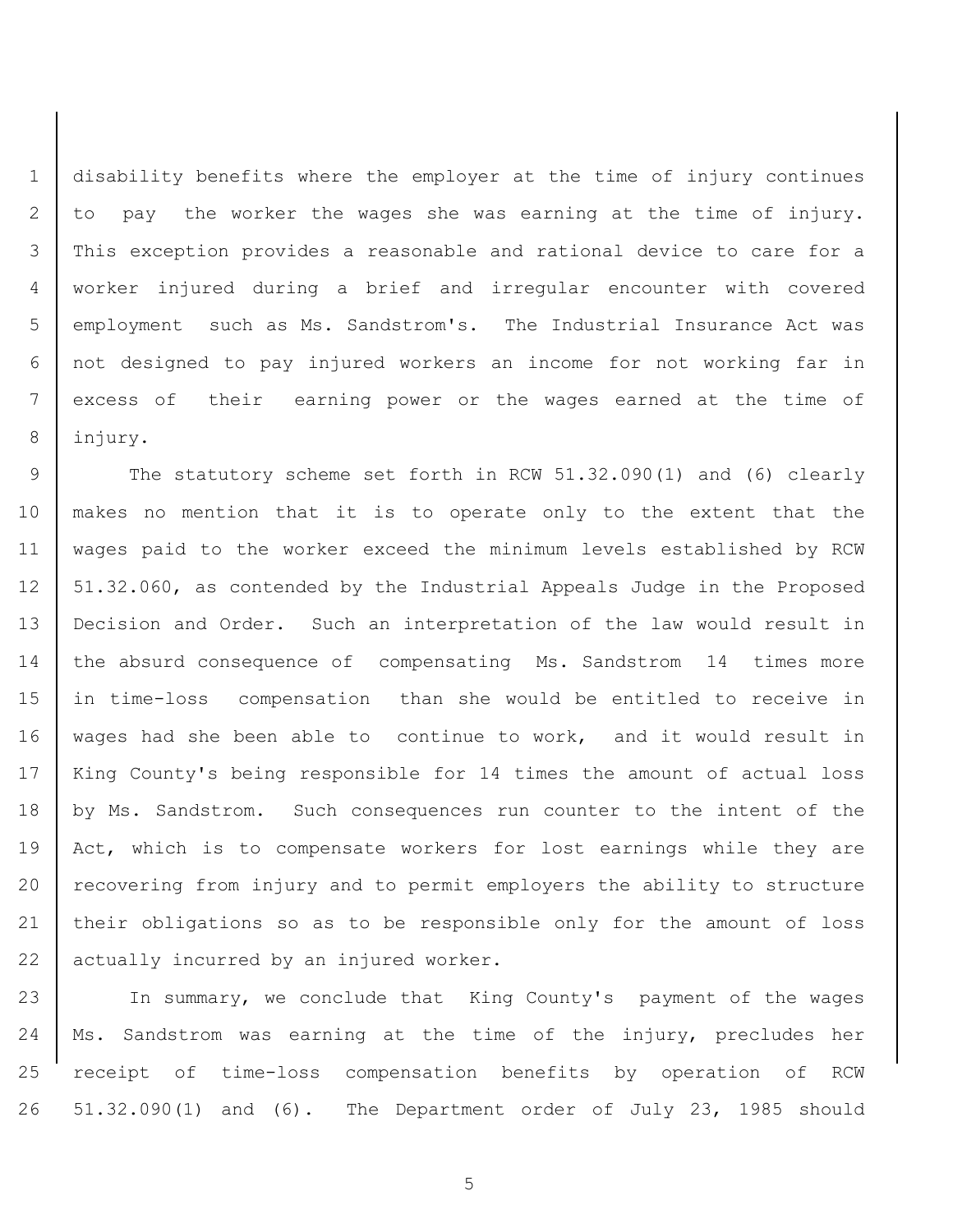1 | therefore be affirmed.

### 2 | FINDINGS OF FACT

- 3 1. On January 17, 1985, a report of accident was 4 received at the Department of Labor and Industries 5 | alleging an industrial injury to Pauline Sandstrom 6 on September 18, 1984 during the course of her<br>7 employment with King County. On January 31, 1985 employment with King County. On January 31, 1985 8 the Department entered an order allowing the claim. 9 On July 23, 1985, the Department issued an order 10 holding that since the claimant had been kept on 11 | Salary and King County, a self-insured employer, 12 | had continued to pay the wages she was earning at 13 the time of her industrial injury, she was not 14 entitled to time-loss compensation during such 15 | The period as King County should pay such wages. The 16 claimant filed a notice of appeal with the Board of 17 Industrial Insurance Appeals on August 6, 1985, and 18 | Content 23, 1985 the Board entered an order 19 granting the appeal and assigning it Docket No. 85 20 2110.
- 22 | 2. On September 18, 1984, while in the course of her 23 employment with King County as an elections 24 inspector, Pauline Sandstrom fell and broke her 25 | Tight hip. She required medical treatment and the 26 | The injury has thereafter temporarily prevented her 27 from engaging in employment.
- 29 3 As of September 18, 1984, Ms. Sandstrom was a 79 30 year old voluntarily retired woman who, for the 31 preceding three years had worked for King County 32 for two or three days per year during the primary, 33 general and special elections as a poll worker. It 34 was expected by both King County and Ms. Sandstrom 35 that this pattern of employment would continue. 36 Throughout the preceding three years Ms. Sandstrom 37 has made no other attempt at employment. As of 38 September 18, 1984, the claimant's rate of pay was 39 | \$59.95 for the day that she worked.
- 41 4. King County, the self-insured employer, paid Ms. 42 Sandstrom temporary total disability benefits at 43 the rate of \$215.00 per month from September 19, 44 1984 through March 31, 1985. As of April 1, 1985, 45 the self-insured employer ceased paying temporary 46 total disability benefits and informed Ms. 47 Sandstrom that she would be paid her wages that she 48 was earning at the time of her injury in lieu of 49 temporary total disability benefits. After April 50 1, 1985 the self-insured employer began paying Ms. 51 Sandstrom the wages she was earning at the time of